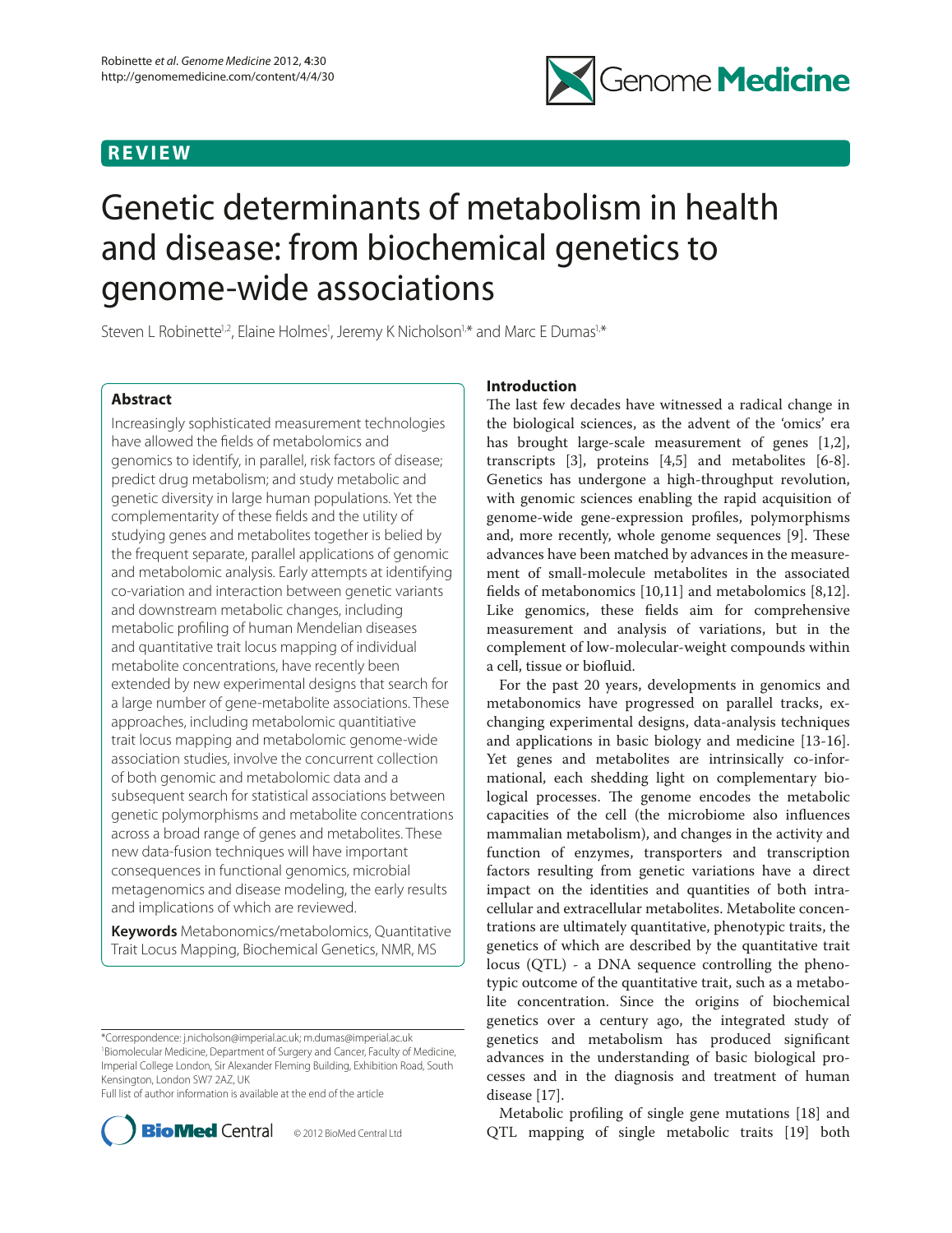represent early attempts at identifying gene-metabolite associations through omic sciences, by regressing one gene against many metabolites or one metabolite against many genes. In more recent studies, metabolome-wide profiling of biofluids by nuclear magnetic resonance (NMR) spectroscopy or mass spectrometry (MS) is combined with whole-genome profiling of single nucleotide polymorphisms (SNPs) to identify many genemetabolite associations simultaneously, by regressing many metabolite levels against many polymorphisms [20]. While these studies, termed metabolomic quantitative trait locus (mQTL) mapping, or metabolomic genome-wide association studies (mGWAS), are often applied to human genes and human biofluid profiles, these techniques hold the additional promise of investigating interactions between gut microflora genes and biofluid metabolites. By regressing metagenomic sequences against metabolic profiles, metagenome-wide metabolome-wide associations provide insight into the metabolic cross-talk of bacterial and human genomes in the larger human superorganism [21,22]. This review discusses the highly analogous methods and applications of genomics and metabolomics, as well as recent attempts at integrating the two fields towards a more comprehensive and holistic understanding of gene function and the control of metabolic processes.

## **Developments in instrumentation and experimental design in metabonomics parallel those in genomics**

Increases in the speed, accuracy and coverage of genomic analysis have been mirrored by technological developments in the large-scale measurement of low-molecularweight metabolites, using the two major analytical platforms of NMR spectroscopy and MS [23]. While these techniques feature varying strengths in coverage, sensitivity, selectivity for various chemical classes, reproducibility, provision of structural information, and sample-preparation requirements, both stand out in their capacity to measure a large number of small-molecule analytes in an untargeted fashion from complex biological mixtures, such as human biofluids [24].

One of the most popular analytical chemistry techniques, NMR spectroscopy has a long history of application in organic chemistry for structural identification and is used extensively in metabonomics. NMR spectroscopy is characterized by the following key properties, which are fit for purpose: (i) high dynamic range, with several biological nuclei, such as 1 H, 13C, 15N or 31P, being accurately measured over a large range of concentrations; (ii) high linearity of signal intensity with concentration; and (iii) high reproducibility. In particular, 1 H NMR spectroscopy is robust, provides a high degree of structural information for both one-dimensional 1 H and

two-dimensional <sup>1</sup>H<sup>-1</sup>H NMR, and is flexibly applied to extracts, biofluids and solid tissues using high-resolution magic angle spinning, and *in vivo* using magnetic resonance spectroscopy. Technological advancements in magnetic field strength with the introduction of 600, 800 and, recently, 1,000 MHz NMR spectrometers, pulse sequence experiments, and cryogenically cooled probes have increased the sensitivity and coverage for smallmolecular-weight metabolites and lipid components from urine, plasma, serum and tissue samples [11].

MS, coupled to either liquid (LC) or gas (GC) chromatography, is also frequently applied to profile the metabolome [25-27]. LC- and GC-MS both boast high sensitivity to low-concentration analytes, as well as highresolution chromatographic separation. While these techniques have faced challenges in compound identification, reproducibility and bias towards certain compound functional groups, the rapid pace of technological development in MS has sought to address many of these challenges. Advances in chromatography, including ultrahigh-performance liquid chromatography (UPLC) and multidimensional gas chromatography (GC×GC, 3D-GC), have increased the speed and reproducibility of chromatography-coupled MS [28]. Additionally, advances in MS, including high-resolution time-of-flight (ToF) and quadrupole time-of-flight (qTOF) instruments, along with serial ion fragmentation (MS-MS, MS<sup>n</sup>) have improved resolution, coverage and identification of low-molecularweight species [29].

While many comparisons have been made between the utility of these techniques for metabolite analysis [30], advances in both have paralleled advances in speed, accuracy and coverage in genomics. As a result, broadcoverage metabolite profiling using NMR spectroscopy and MS has been increasingly used to answer the same questions as genomics, especially in the search for risk factors for disease at the population level and predictors of drug metabolism in personalized medicine [13-16]. These are mirrored in parallel developments in experimental design and data analysis.

Just as the introduction of the genome-wide association study (GWAS) began the search for associations between genome-wide polymorphisms with disease phenotypes in large population cohorts [15,31], the metabolome-wide association study (MWAS) has used large numbers of biofluid spectra and statistical regression to search for associations between metabolites present in human biofluids and both quantitative and binary physiological and pathological traits [16]. Two-class experimental designs, in which metabolite associations with disease are identified by statistical regression of metabolic profiles against binary variables for affected and control individuals, are common, and associations between metabolites and disease have been reported for obesity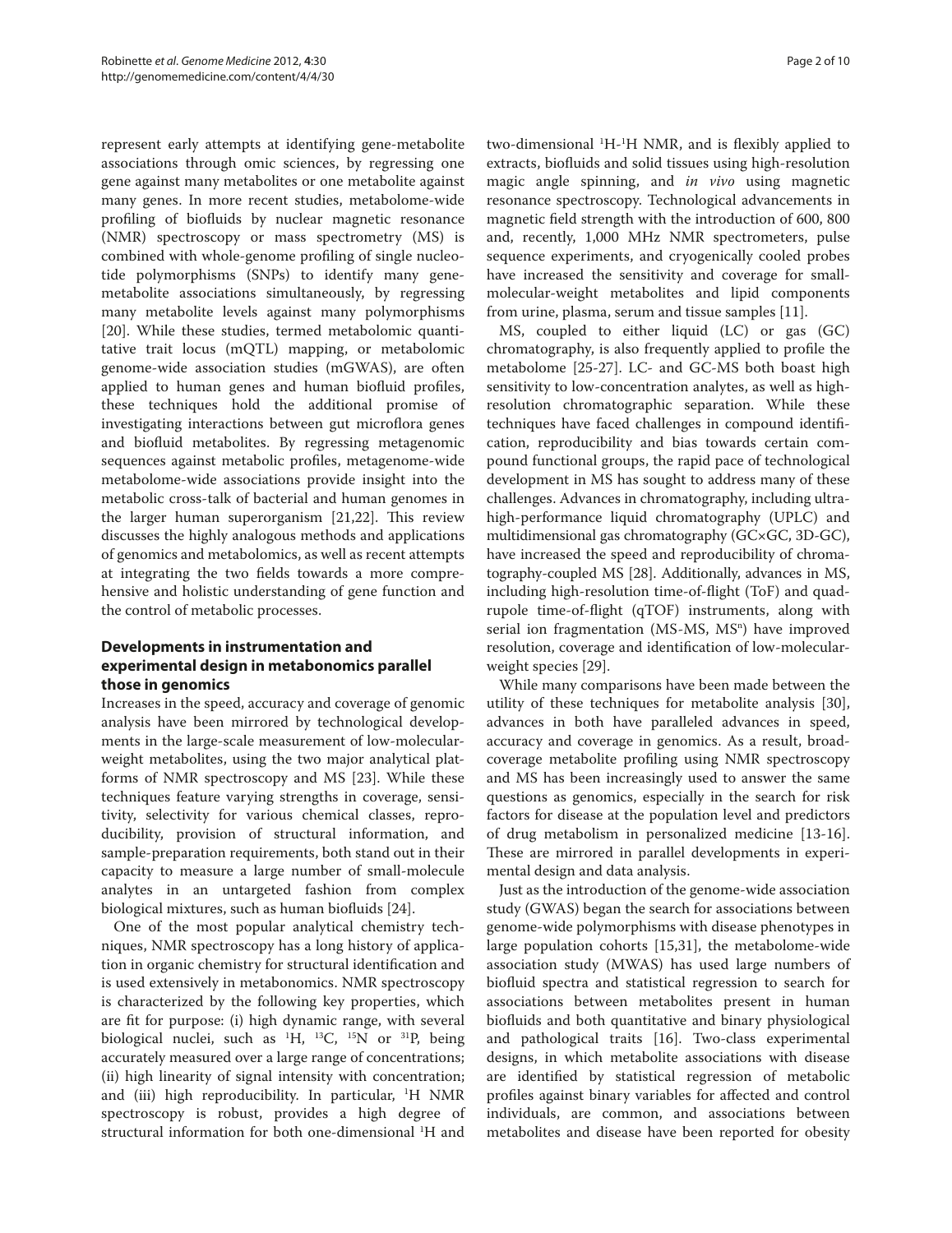and insulin resistance [32], prostate cancer [33], autism [34], ulcerative colitis [35] and more [36]. However, the recent application of metabolic profiling to large population cohorts, quantitative traits and population differences (termed MWAS) has revealed metabolite associations with diet and blood pressure [37], region and cardiovascular risk [38] and ethnicity [39].

In addition to studies of disease risk, both metabolites and genes have been queried to predict drug metabolism. Paralleling previous work in pharmacogenomics, the introduction of pharmaco-metabonomics has demonstrated that drug metabolism can be predicted from the metabolite composition of urinary biofluids before drug administration [13,40]. Recent applications of pharmacometabonomics have highlighted metabolic predictors of acetominophen toxicity in animals [13] and humans [41,42], capecitabine toxicity [43] and microbial influences on drug detoxification [41].

## **Early integration: metabolic profiling of Mendelian traits and QTL mapping of single metabolites**

Since the discovery of alkaptonuria by Archibald Garrod in the early 20th century, the measurement of metabolites has been used as a proxy to identify human genetic diseases, especially inborn errors of metabolism. Uniform newborn screening for multiple inborn errors of metabolism, including urea-cycle disorders and aminoand organic-acidurias, using heel-prick testing with GC-MS-MS exemplifies the power of targeted metabolomic analysis to diagnose these diseases and enable the interruption of pathological processes resulting from genetic mutations [44]. More recently, untargeted NMR spectroscopy and MS have been used to diagnose known inborn errors [45-48], identify novel inborn errors using biofluid profiling [49,50] and identify complex downstream metabolic consequences [51-53] and biomarkers of organ pathology resulting from genetic mutations [54-56].

Untargeted metabolic profiling of biofluids, especially urine and serum, is a powerful technique for diagnosing inborn errors of metabolism with often non-specific clinical presentation, as metabolic intermediates accumulated in biofluid compartments can be easily identified [18,57,58]. As a result, diagnosis of suspected inborn errors has been reported for many Mendelian diseases [45-50], especially using NMR spectroscopy. In some cases, metabolic profiling of biofluids from patients with suspected inborn errors has led to the discovery of previously undescribed diseases, with the identification of causal genes following the description of metabolic perturbations, as occurred with aminoacylase 1 deficiency and beta-ureidopropionase deficiency [49,50].

While mutations in enzymes and transporters can often be readily diagnosed by biofluid profiling, and a strong mechanistic link is easily inferred between the disruption of a metabolic pathway and resulting accumulation or depletion of metabolic intermediates, many Mendelian diseases result in more complex, progressive organ-specific or multi-organ pathology [59]. In these cases, metabolic profiling has been applied to identify sites of lesions, describe progression and attempt to identify proxy small-molecular biomarkers of the disease. Examples of this include the identification of markers of autosomal dominant polycystic kidney disease [55], comparison of the urinary profiles of several genetic forms of renal Fanconi syndrome [56] and description of abnormal brain metabolism in Smith-Lemli-Optiz syndrome [54]. Additionally, metabolite flux analysis using isotopically labeled metabolites suggests an additional way to apply metabolic profiling techniques to study the impact of genetic mutations [59].

The genomic corollary of using metabolic profiling to study Mendelian genes is QTL mapping of single metabolic traits. The advent of whole-genome SNP analysis and the use of QTL mapping for quantitative traits, such as height [60], led to interest in identifying genetic loci associated with quantitative variation in individual metabolite levels [19]. Examples of this include mapping of serum leptin levels to genes on human chromosome 2 in multiple human populations [61,62], associations with plasma triglyceride levels [63,64] and identification of genetic variants associated with high-density lipoprotein (HDL) levels [65,66]. Recent studies have investigated associations between serum lipid fractions and polymorphisms, constituting an intermediate between traditional metabolite QTL mapping and mQTL/mGWAS [67]. Like many QTL mapping studies, attempts to identify loci significantly associated with biofluid levels of single metabolites frequently indicate a large number of genetic associations. This is almost certainly an indication of complex, multigenic control processes regulating energy metabolism and homeostasis, and the identification of large numbers of multiple loci provides an important documentation of genes involved in complex metabolic pathways. However, a large number of loci each contributing to a potentially small percentage of observed variance in metabolite levels complicates direct interpretation of genotype-phenotype relationships in these cases. Figure 1 shows a schematic illustration of genemetabolite correlations in biochemical genetics, traditional QTL mapping, and mQTL/mGWAS.

## **Identifying the genetic determinants of the metabolome: mQTL and mGWAS**

GWAS currently requires increasingly large cohorts to ensure discovery of new genes associated with disease phenotypes [68]. Although this approach is very efficient, the biological relevance of these associations can be difficult to assess. The identification of phenotypes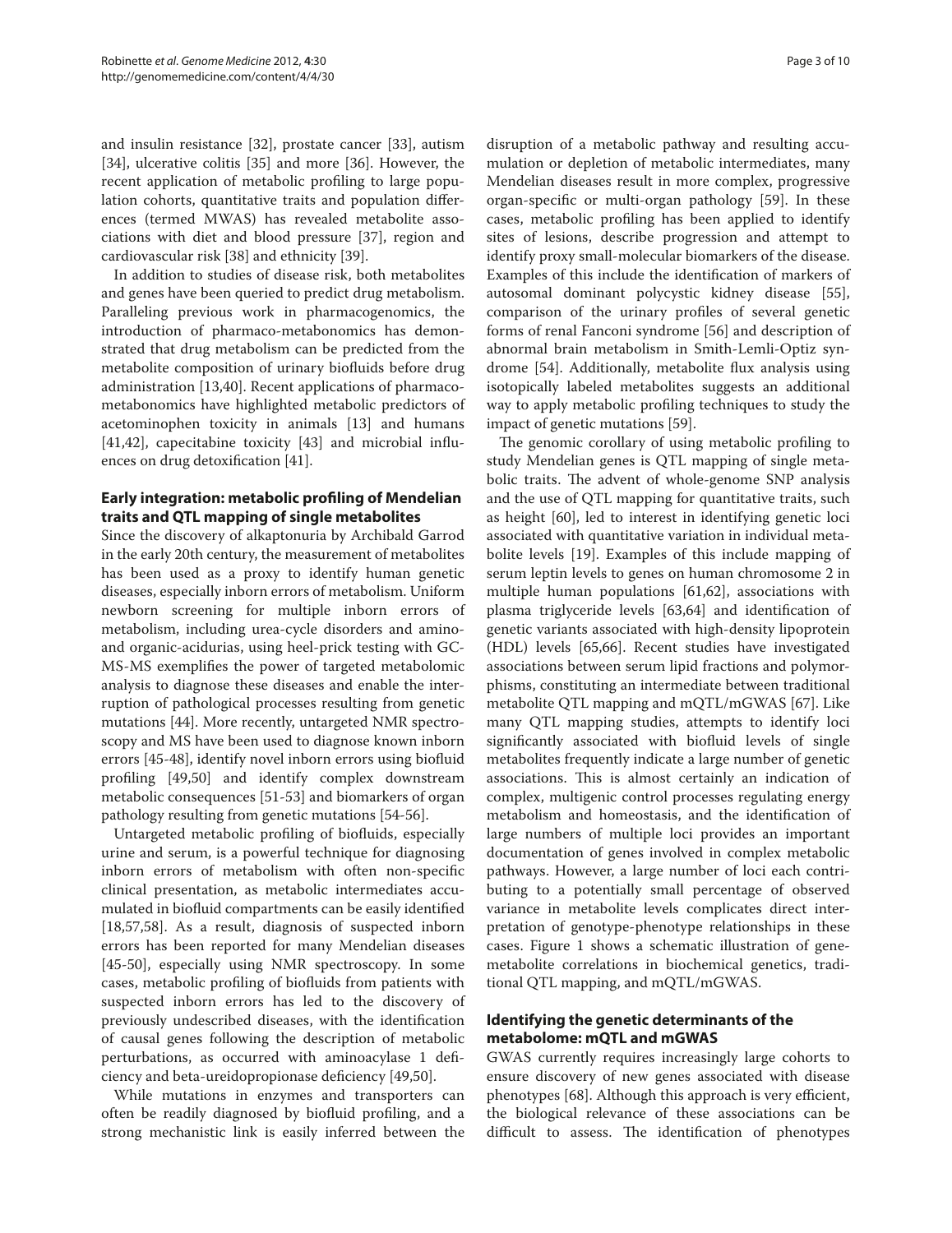

related to disease mechanism, onset and progression represents a promising research avenue.

The systematic search for molecular endophenotypes (that is, internal phenotypes) that can be mapped onto the genome began with the quantitative genetic analysis of gene-expression profiles, referred to as genetical genomics [69] or expression QTL (eQTL) mapping [70]. Treating genome-wide gene-expression profiles as quantitative traits was originally developed in model organisms and applied to humans [70,71]. In eQTL mapping, *cis-*regulatory associations between genomic variations and gene-expression levels are discovered by integrated analysis of quantitative gene-expression profiles and SNPs. The identification of a SNP at a gene locus affecting its own expression represents a powerful selfvalidation. However, eQTL mapping presents a series of drawbacks: (i) frequently analyzed cell lines often have altered gene expression, and access to biopsy samples from organs directly relevant to pathology is often impossible; and (ii) due to the gene-centric nature of eQTL mapping, this approach bypasses the biological consequences of the endophenotypes generating the association.

Immediately following the success of the eQTL mapping approach [70], in which *cis*-regulatory associations between genomic variations and gene-expression levels are discovered by integrated analysis of quantitative gene-expression profiles and SNPs, metabolic profiles were included as endophenotypic quantitative traits. This led to mapping of multiple quantitative metabolic traits directly onto the genome to identify mQTLs in plants  $[72,73]$ , then in animal models  $[74,75]$ . In mQTL mapping, individuals are genotyped and phenotyped in

parallel and the resulting genome-wide and metabolomewide profiles are then quantitatively correlated (Box 1). mQTL mapping presents a significant advantage over gene-expression products such as transcripts [70] or proteins [76]: the ever-increasing coverage of the metabolome allows a glimpse at the real molecular endpoints, which are closer to the disease phenotypes of interest. Following the success of mQTL mapping in plants [72,73] and then in mammalian models [75], this approach was quickly followed by the development of mGWAS in humans cohorts ([77-83], see also the review by J Adamski [84]).

One of the distinctive features of mGWAS is the intrinsically parallel identification of associations between monogenetically determined metabolic traits and their causative gene variants (see Table 1 for a list of human mQTL-metabolite associations).

The mechanistic explanation of gene/metabolite associations identified by mQTL mapping can be difficult. The simplest case corresponds to associations between genes encoding enzymes and metabolites, which are either substrates or products of the enzyme they are associated with [74,75] (Figure 2). This corresponds to a direct *cis-*acting mechanism. Also, one of the interesting discoveries from results obtained by Suhre *et al*. is that a number of gene variants causing metabolic variation correspond to solute transporter genes, as the majority of the genes in this category belong to the solute carrier (*SLC*) family [78,81,82]. Again, this corresponds to a direct mechanistic link. In other cases, the link between gene variants and their associated metabolites can demonstrate pathway, rather than direct, connectivity, such as polymorphisms in enzymes associated with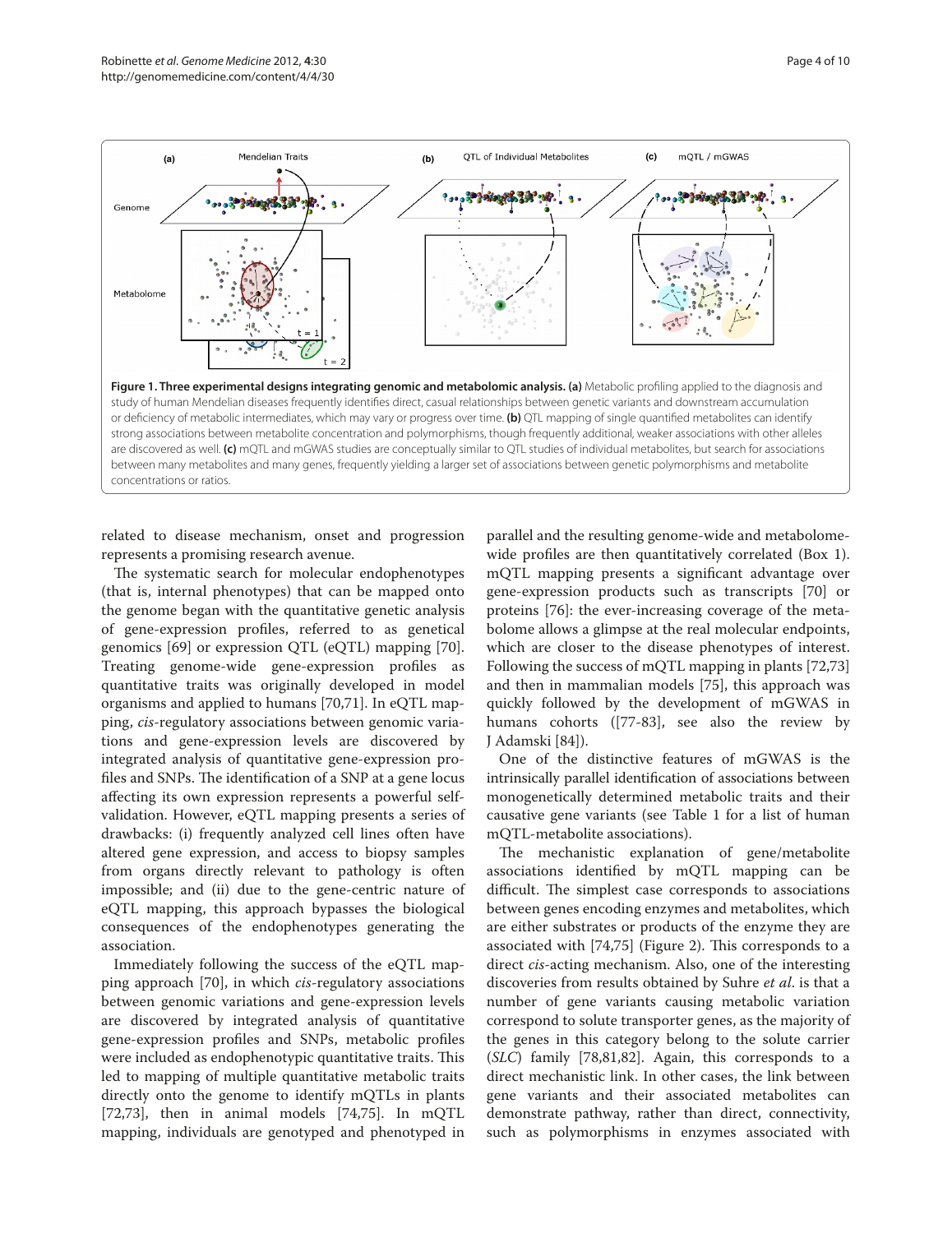#### **Box 1. Mathematical modeling for mQTL identification**

The statistical analysis involved in mQTL mapping and mGWAS does not currently differ substantially from the statistical methods used to identify genetic loci associated with single quantitative traits. mQTL and mGWAS involve independent QTL mapping of each metabolite identified by metabolic profiling, though accurate analysis is dependent upon proper preprocessing of both genomic and metabonomic data. Associations are identified using techniques such as Haley-Knott regression implemented in the R/QTL package, which uses local information about surrounding markers [103], or typical univariate association tests such as  $\chi^2$  or Cochrane-Armitage trend tests implemented in PLINK [104]. The results of mQTL and association mapping are typically displayed using a logarithm of odds (LOD, -log<sub>10</sub>(*P* value)) score, which allows establishment of genome/metabolome LOD score maps [74,75], or more classical Manhattan plots [77,78,81,82] (Figure 2).

The main challenge in mQTL data modeling is multiple correlation testing. Assuming the use of high-resolution metabolic profiles (1,000 to 10,000 features) and genome-wide SNP coverage (600,000 SNPs), a typical metabolome-wide GWAS can apply between 600,000,000 and 6,000,000,000 univariate tests. Given the number of tests involved, there are numerous opportunities for false discoveries and multiple testing corrections are required to account for this. Genome-wide significance levels can be estimated using Bonferroni correction [77], but also using Benjamini and Hochberg or Benjamini and Yakutieli corrections [105]. Finally, permutation and resampling methods also provide empirical estimates for false discovery thresholds [74,79].

metabolites several reactions downstream of the compound directly acted upon by the enzyme itself (as observed with *NT5E* polymorphisms and inosine).

More opaque associations may be *trans-*acting in a broader sense: the causative gene variant can be a molecular switch, and the metabolite it is associated with is in fact regulated indirectly by this molecular switch (further down in the regulation events). This is particularly the case when the causative gene variant encodes a transcription factor, inducing the medium- to long-term expression of entire gene networks, or when the gene variant encodes a kinase or a phosphatase regulating entire pathways on much shorter time-scales. Unlike *cis*-acting mQTL/metabolite associations, which can be seen as self-validation of the causative gene at the locus, *trans*-acting mQTL associations present the challenge of identification of the most relevant causative gene at the locus*.* If a SNP is associated with a metabolite, the closest gene at the locus is not necessarily the most relevant candidate, and further investigation of a larger biological network, such as protein-protein interactions [85], may be necessary to identify mechanistic relationships between genetic variants and downstream metabolism. Despite these challenges, which are familiar to

practitioners of biochemical genetics, statistical identification of gene-metabolite associations by mQTL and mGWAS promises to significantly advance current understandings of gene function, metabolic regulation and mechanisms of pathology.

## **A glimpse of our extended genome with microbiome-metabolome associations**

The functional genomic association studies and dataintegration approaches described above rely predominantly on mammalian genome sequences and their annotation (excluding MWAS, which makes use only of metabolite profiling data and does not, as such, require genomic data). However, human phenotypes result from the interaction of several sets of genes: the karyome, the chondriome and the microbiome, respectively corresponding to eukaryotic chromosomes, mitochondrial chromosomes and, finally, gut bacterial prokaryotic chromosomes. The latest human gut microbiome gene catalogue identified 3.3 million non-redundant genes [86], which was dubbed 'our other genome', and the bacterial species composition of the gut microbiome varies from one individual to another, but this variation is stratified, not continuous, and suggests the existence of stable bacterial communities, or 'enterotypes' [87].

The classical identification of associations between gut bacteria and metabolites has been performed on a caseby-case basis for decades. However, the correlation of metabolic profiles with multiple gut bacterial abundance profiles was initiated a few years ago with the introduction of bacteria/metabolite association networks [21]. Semi-quantitative characterizations of microbial populations using denaturing gradient gel electrophoresis (DGGE) and fluorescent *in situ* hybridization (FISH) have yielded associations with obesity and related metabolites [88]. Recently, the introduction of highthroughput sequencing of bacterial 16S rDNA profiles and correlation with metabolic profiles has greatly increased the coverage and quantification of microbial species [89]. The correlation of metabolic profiles with 16S rDNA microbiome profiles provides a strategy for the identification of co-variation between metabolites and bacterial taxa, and such associations point to the production or regulation of metabolic biosynthesis by these microbes.

Given these early successes, the integration of metabolome-wide experimental profiles with metagenomewide metabolic reconstruction models obtained from full microbiome sequencing should provide a clear insight into the functional role of the gut microbiome, especially the synthesis of metabolites and resultant impacts on human metabolism. This critical need for a marriage between metabolomics/metabonomics and metagenomics has been clearly identified for several years [90]. How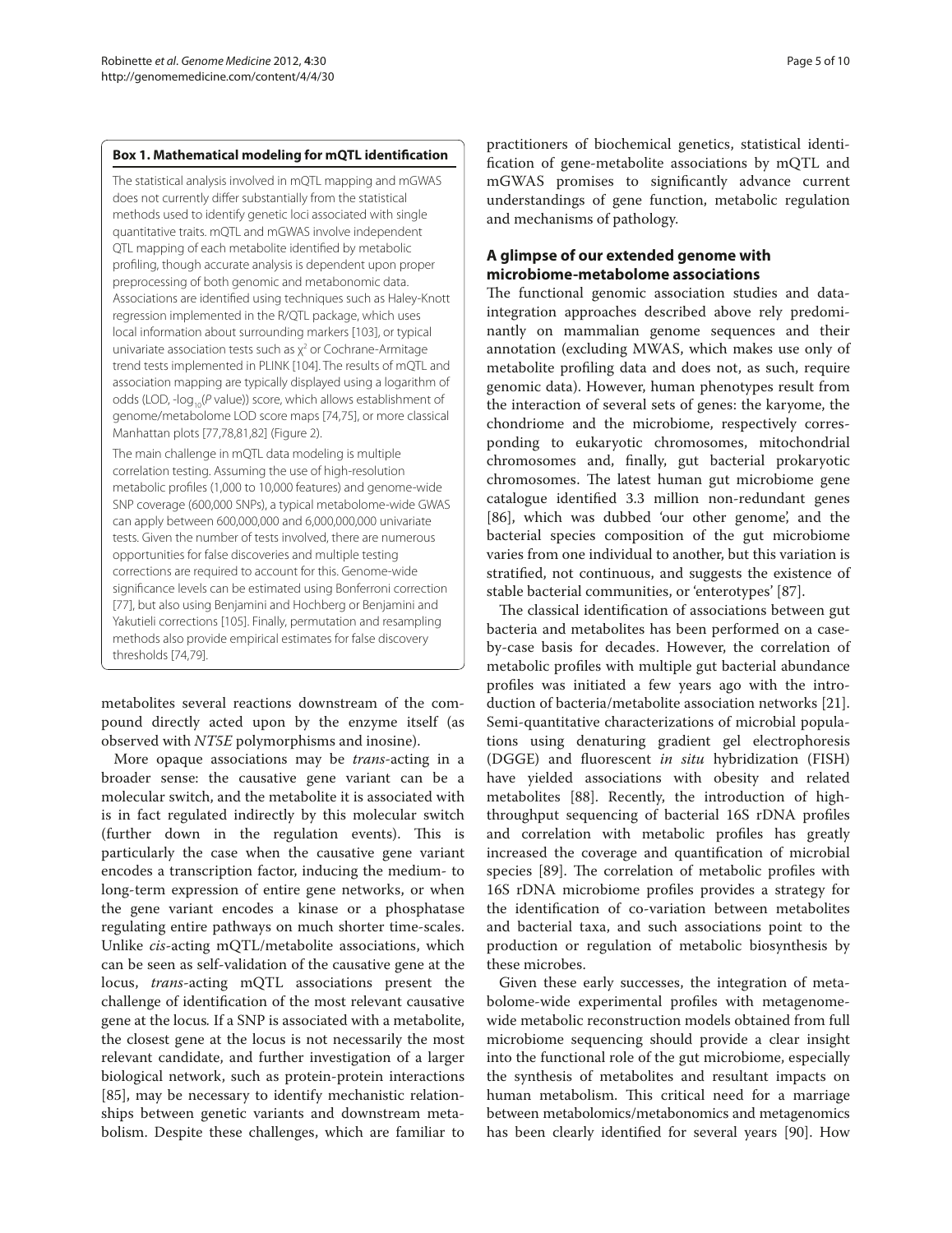

new experimental data change our understanding of our commensal microflora remains to be seen.

### **Future directions - the rise of sequencing and consequences for genome-metabolome data fusion**

Genomics is currently undergoing yet another revolution, as next-generation sequencing technologies increase the accuracy, coverage and read-length, and drastically decrease the cost of whole-exome sequencing (WES) and whole-genome sequencing (WGS). The introduction of third-generation sequencing technologies in the near future promises to continue this trend [91]. Consequently, the near term promises a dramatic expansion in the availability of sequence data both in the laboratory and in the clinic. The relevance of the explosion of sequence data to the continued integration of metabonomic and genomic data is twofold: first, an opportunity for metabonomics to contribute to the increased clinical presence of omics sciences led by genome sequencing; and second, a challenge to develop methods of integrating metabolic profiles with sequences rather than polymorphisms.

The introduction of WES and WGS into the clinic is already well underway, with success stories including discoveries of new Mendelian disorders [92,93] and successful therapy designed on the basis of mutation discovery [94]. Of known and suspected human Mendelian diseases, molecular bases have been identified for over 3,000, with another approximately 3,700 phenotypes suspected of having a Mendelian basis [95,96]. As sequencing identifies an increasing number of variants with associations to disease, the rate-limiting step in genomic medicine will move from discovery to functional annotation of sequence variants. Metabolite profiling, along with other high-throughput measurement and data-analysis technologies, may find increasing acceptance in medicine, as investigators rush to keep up with a deluge of sequence data. Increasingly, routine genome sequencing will create a significant resource for largescale population studies like those currently used to identify gene-metabolite associations, and will critically include rare variants not captured by polymorphism data.

Recent results demonstrate the potential power of integrating WES/WGS with metabolic profiling and mQTL/ mGWAS. In 2011, a publication in the *New England Journal of Medicine* reported the discovery by WES of a novel human Mendelian disease in which rare mutations in the *NT5E* gene result in arterial calcifications due to loss of CD73 (encoded by *NT5E*) function, which converts AMP to adenosine in the vasculature [97]. Within the year, an independent metabolome-wide GWAS study published in *Nature* reported a statistically significant association between a SNP near the *NT5E* locus (rs494562) and inosine concentration in human serum, as part of a much larger set of gene-metabolite associations (Table 1) [81]. While in this case the publication of the statistical association followed the description of the human phenotype, future genetic studies will be greatly aided by gene-metabolite co-variation discovered by association studies.

Despite the significant opportunity represented by lowcost sequencing for the integration of genomic and metabonomic data and the identification of gene-metabolite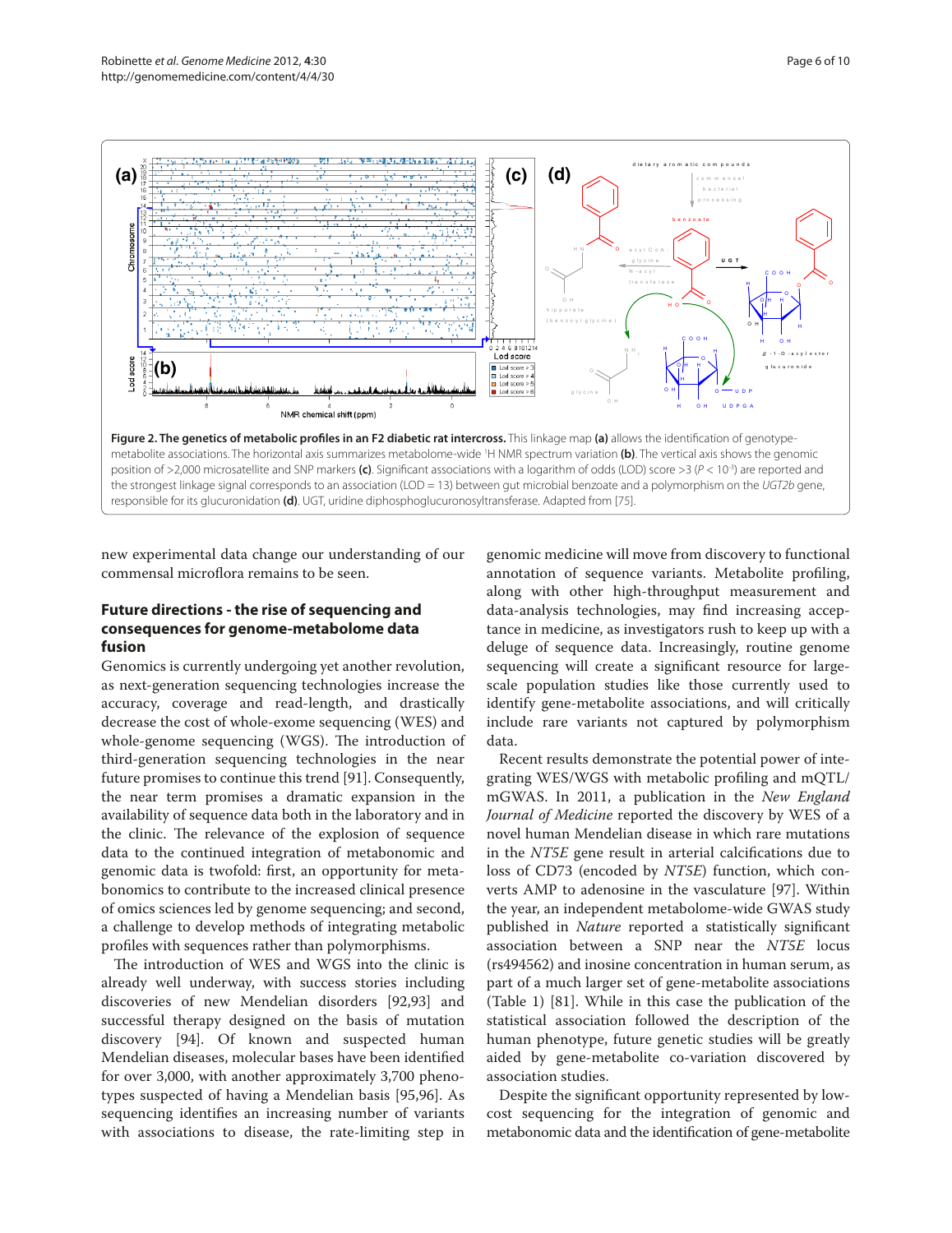**Table 1. Human gene-metabolite associations identified by mQTL/mGWAS**

| <b>Metabolite</b>                    | <b>Biofluid</b> | SNP ID                | Local gene                 | P-value   | Reference(s) |
|--------------------------------------|-----------------|-----------------------|----------------------------|-----------|--------------|
| Trimethylamine                       | Urine           | rs7072216             | PYROXD2 (C10orf33)         | 7.90E-15  | $[79]$       |
| N-acetylated compound(s)             | Urine           | rs9309473             | ALMS1, NAT8, TPRKB, DUSP11 | 1.40E-11  | $[79]$       |
| 3-Amino-isobutyrate                  | Urine           | rs37369               | AGXT2                      | 1.1E-06   | $[79]$       |
|                                      |                 |                       |                            | 3.17E-75  | $[82]$       |
| 2-Hydroxyisobutyrate                 | Urine           | rs830124              | WDR66, HPD                 | 1.59E-15  | $[82]$       |
| Dimethylamine                        | Plasma          | rs6584194             | PYROXD2 (C10orf33)         | 8.10E-03  | $[79]$       |
| Sphingomyelin SM C14:10              | Serum           | rs9309413             | PLEK                       | 1.95E-09  | $[77]$       |
| Lysine                               | Serum           | rs992037              | PARK2                      | 1.20E-07  | [77]         |
| Sphingomyelin SM(OH,COOH) C18:2      | Serum           | rs1148259 (rs1200826) | ANKRD30A                   | 3.04E-09  | [77]         |
| Phosphatidylcholine PC aa C36:4      | Serum           | rs174548              | FADS1                      | 4.52E-08  | $[77]$       |
| Phosphatidylethanolamine PE aa C38:6 | Serum           | rs4775041             | LIPC                       | 9.66E-08  | $[77]$       |
| CO                                   | Serum           | rs7094971             | <b>SLC16A9</b>             | 3.80E-20  | $[78]$       |
| N-Acetylornithine                    | Serum           | rs13391552            | NAT8                       | 5.40E-252 | [81]         |
| 5-Oxoproline                         | Serum           | rs6558295             | OPLAH                      | 1.50E-59  | $[81]$       |
| Androsterone sulfate                 | Serum           | rs17277546            | CYP3A4                     | 8.70E-40  | [81]         |
| Urate                                | Serum           | rs4481233             | SLC2A9                     | 5.50E-34  | [81]         |
| Glycine                              | Serum           | rs2216405             | CPS1                       | 1.60E-27  | $[81]$       |
|                                      |                 | rs7422339             | CPS1                       | 2.12E-24  | [83]         |
| Succinylcarnitine                    | Serum           | rs2652822             | LACTB                      | 7.20E-27  | [81]         |
| Isobutyrylcarnitine                  | Serum           | rs662138              | SLC <sub>22A1</sub>        | 7.30E-25  | [81]         |
| Aspartylphenylalanine                | Serum           | rs4329                | ACE                        | 8.20E-20  | $[81]$       |
| Serine                               | Serum           | rs477992              | PHGDH                      | 2.60E-14  | $[81]$       |
| Inosine                              | Serum           | rs494562              | NT5E                       | 7.40E-13  | [81]         |
| Proline                              | Serum           | rs2023634             | PRODH                      | 2.00E-22  | $[81]$       |
| a-Hydroxyisovalerate                 | Serum           | rs2403254             | HPS5                       | 1.00E-20  | [81]         |
| Bradykinin, des-arg(9)               | Serum           | rs4253252             | KLKB1                      | 6.60E-18  | [81]         |
| Glutamine                            | Serum           | rs2657879             | GLS2                       | 3.10E-17  | $[81]$       |
| Isovalerylcarnitine                  | Serum           | rs272889              | SLC22A4                    | 7.40E-16  | [81]         |
| Decanoylcarnitine                    | Serum           | rs8396                | <b>ETFDH</b>               | 5.50E-15  | $[81]$       |
| Carnitine                            | Serum           | rs7094971             | <b>SLC16A9</b>             | 3.40E-14  | [81]         |

Shown here are the SNP-metabolite associations with the highest statistical significance, as in [77,79,81-83]. Associations with metabolite concentration were reported for a total of 28 unique SNPs, as shown above. Associations with ratios of multiple metabolites were reported for an additional 30 unique SNPs, but are not included in this table.

associations, several challenges stand in the way of routine paired analysis of sequences and metabolic profiles. The first of these is the challenge of discovering significant associations with low sample numbers. Many of the successes reported in clinical sequencing have made use of data from a small number of patients, and sometimes only a sole patient. In these cases, potentially disease-causative variants are often identified using filtering strategies rather than statistical analysis [98,99]. While the diagnosis of human inborn errors of metabolism from single-patient biofluid NMR spectra demonstrates the potential of metabolic profiling to work with low sample numbers, lack of statistical validation means that the 'biological signal' in these cases must be quite marked. A second challenge is a dearth of tools for statistical analysis of sequence data. While QTL mapping using SNPs is well established, statistical techniques for QTL mapping with both rare and common variants are just beginning to be introduced [100]. It is likely that increased availability of large-scale population sequence data from initiatives such as the 1000 Genomes Project [101,102] and ClinSeq [103] will spur the development of statistical methods that can be deployed to identify genemetabolite associations.

Of the omics sciences, genomics and metabolomics are uniquely complementary, the strengths of each addressing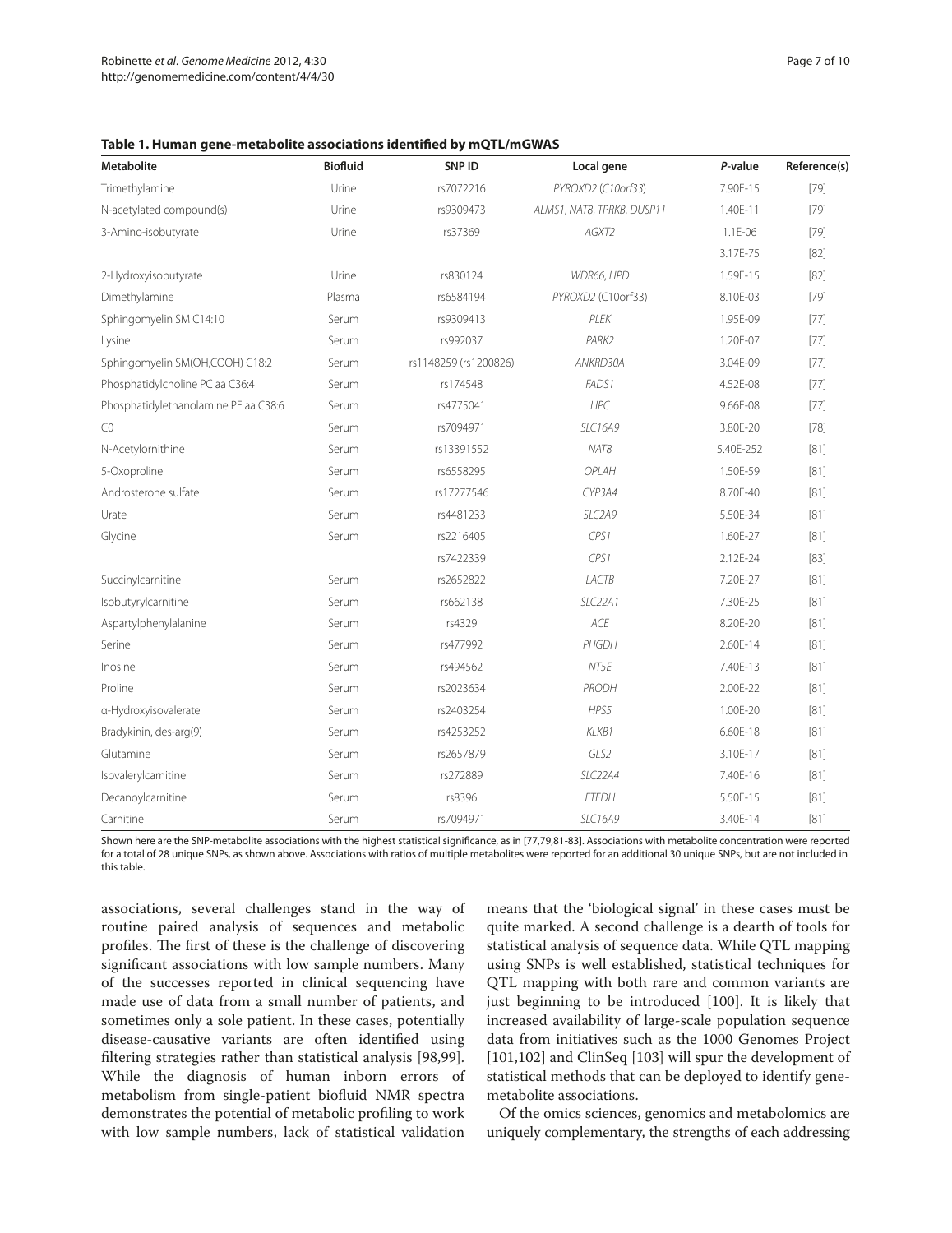weaknesses of the other. Genes are (mostly) static, an 'upstream' blueprint controlling dynamic biological processes. The identities and quantities of 'downstream' metabolites capture both genetic and environmental influences, and can be measured serially to assess variation through time. Genomic studies often struggle to establish a firm link between genetic variants and phenotypic observations, and while metabonomics provides a closer proxy to phenotype, it is often difficult to infer underlying causality from variations in metabolism. Together, the integrated application of genomics and metabonomics promises a bridging of the gap between genotype and phenotype through intermediate metabolism, to help annotate genes of unknown function, genetic controls of metabolism, and mechanisms of disease.

#### **Abbreviations**

DGGE, denaturing gradient gel electrophoresis; FISH, fluorescent *in situ* hybridization; GC, gas chromatography; GWAS, genome-wide association study; HDL, high density lipoprotein; LC, liquid chromatography; mGWAS, metabolomic genome-wide association study; mQTL, metabolomic quantitative trait locus; MS, mass spectrometry; MWAS, metabolome-wide association study; NMR, nuclear magnetic resonance; QTL, quantitative trait locus; qToF, quadrupole time-of-flight; SNP, single nucleotide polymorphism; ToF, time-of-flight; UPLC, ultra-performance liquid chromatography; WES, whole exome sequencing; WGS, whole genome sequencing.

#### **Acknowledgements**

SLR acknowledges support from the NSF Graduate Research Fellowship Program and from the Marshall Aid Commemoration Commission. M-ED is funded by Nestlé (RDLS015375), Agence Nationale de la Recherche (ANR-08-GENO-030-02), and EU-FP7 EURATRANS (HEALTH-F4-2010-241504).

#### **Competing interests**

The authors declare that they have no competing interests.

#### **Author details**

1 Biomolecular Medicine, Department of Surgery and Cancer, Faculty of Medicine, Imperial College London, Sir Alexander Fleming Building, Exhibition Road, South Kensington, London SW7 2AZ, UK. <sup>2</sup>Medical Genetics Branch, National Human Genome Research Institute, National Institutes of Health, Bethesda, MD 20892, USA.

#### Published: 30 April 2012

#### **References**

- 1. Hood L, Galas D: The digital code of DNA. *Nature* 2003, 421:444-448.
- 2. Collins FS, Green ED, Guttmacher AE, Guyer MS, Institute UNHGR: A vision for the future of genomics research. *Nature* 2003, 422:835-847.
- 3. Wang Z, Gerstein M, Snyder M: RNA-Seq: a revolutionary tool for transcriptomics. *Nat Rev Genet* 2009, 10:57-63.
- 4. Liotta LA, Ferrari M, Petricoin E: Clinical proteomics: written in blood. *Nature* 2003, 425:905.
- 5. Tyers M, Mann M: From genomics to proteomics. *Nature* 2003, 422:193-197.
- 6. Nicholson J, Connelly J, Lindon J, Holmes E: Metabonomics: a platform for studying drug toxicity and gene function. *Nat Rev Drug Discov* 2002, 1:153-161.
- 7. Nicholson JK, Wilson ID: Understanding 'global' systems biology: metabonomics and the continuum of metabolism. *Nat Rev Drug Discov* 2003, 2:668-676.
- 8. Fiehn O: Metabolomics the link between genotypes and phenotypes. *Plant Mol Biol* 2002, 48:155-171.
- Diamandis EP: Next-generation sequencing: a new revolution in molecular diagnostics? *Clin Chem* 2009, 55:2088-2092.
- 10. Nicholson J, Lindon J, Holmes E: 'Metabonomics': understanding the metabolic responses of living systems to pathophysiological stimuli via

multivariate statistical analysis in biological NMR spectroscopic data. *Xenobiotica* 1999, 29:1181-1189.

- 11. Beckonert O, Keun H, Ebbels T, Bundy J, Holmes E, Lindon J, Nicholson J: Metabolic profiling, metabolomic and metabonomic procedures for NMR spectroscopy of urine, plasma, serum and tissue extracts. *Nat Protocols* 2007, 2:2692-2703.
- 12. Oliver SG, Winson MK, Kell DB, Baganz F: Systematic functional analysis of the yeast genome. *Trends Biotechnol* 1998, 16:373-378.
- 13. Andrew Clayton T, Lindon JC, Cloarec O, Antti H, Charuel C, Hanton G, Provost J-P, Le Net J-L, Baker D, Walley RJ, Everett JR, Nicholson JK: Pharmacometabonomic phenotyping and personalized drug treatment. *Nature* 2006, 440:1073-1077.
- 14. Evans WE, McLeod HL: Pharmacogenomics drug disposition, drug targets, and side effects. *N Engl J Med* 2003, 348:538-549.
- 15. McCarthy MI, Abecasis GR, Cardon LR, Goldstein DB, Little J, Ioannidis JPA, Hirschhorn JN: Genome-wide association studies for complex traits: consensus, uncertainty and challenges. *Nat Rev Genet* 2008, 9:356-369.
- 16. Nicholson JK, Holmes E, Elliott P: The metabolome-wide association study: a new look at human disease risk factors. *J Proteome Res* 2008, 7:3637-3638.
- 17. Rinaldo P, Hahn S, Matern D: Clinical biochemical genetics in the twentyfirst century. *Acta Paediatr Suppl* 2004, 93:22-26; discussion 27.
- 18. Constantinou M, Papakonstantinou E, Spraul M, Sevastiadou S, Costalos C, Koupparis M, Shulpis K, Tsantili-Kakoulidou A, Mikros E: H-1 NMR-based metabonomics for the diagnosis of inborn errors of metabolism in urine. *Anal Chim Acta* 2005, 542:169-177.
- 19. Almasy L, Blangero J: Human QTL linkage mapping. *Genetica* 2009, 136:333-340.
- 20. Ala-Korpela M, Kangas AJ, Inouye M: Genome-wide association studies and systems biology: together at last. *Trends Genet* 2011, 27:493-498.
- 21. Martin F-PJ, Dumas M-E, Wang Y, Legido-Quigley C, Yap IKS, Tang H, Zirah S, Murphy GM, Cloarec O, Lindon JC, Sprenger N, Fay LB, Kochhar S, van Bladeren P, Holmes E, Nicholson JK: A top-down systems biology view of microbiome-mammalian metabolic interactions in a mouse model. *Mol Syst Biol* 2007, 3:112.
- 22. Nicholson JK, Holmes E, Wilson ID: Gut microorganisms, mammalian metabolism and personalized health care. *Nat Rev Microbiol* 2005, 3:431-438.
- 23. Dunn W, Ellis D: Metabolomics: current analytical platforms and methodologies. *Trac-Trend Anal Chem* 2005, 24:285-294.
- 24. Dunn W, Bailey N, Johnson H: Measuring the metabolome: current analytical technologies. *Analyst* 2005, 130:606-625.
- 25. Chan ECY, Pasikanti KK, Nicholson JK: Global urinary metabolic profiling procedures using gas chromatography-mass spectrometry. *Nat Protoc* 2011, 6:1483-1499.
- 26. Dettmer K, Aronov PA, Hammock BD: Mass spectrometry-based metabolomics. *Mass Spectrom Rev* 2007, 26:51-78.
- 27. Want EJ, Wilson ID, Gika H, Theodoridis G, Plumb RS, Shockcor J, Holmes E, Nicholson JK: Global metabolic profiling procedures for urine using UPLC‑MS. *Nat Protoc* 2010, 5:1005-1018.
- 28. Lei Z, Huhman DV, Sumner LW: Mass spectrometry strategies in metabolomics. *J Biol Chem* 2011, 286:25435-25442.
- 29. Benton HP, Wong DM, Trauger SA, Siuzdak G: XCMS2: processing tandem mass spectrometry data for metabolite identification and structural characterization. *Anal Chem* 2008, 80:6382-6389.
- 30. Fernie A, Trethewey R, Krotzky A, Willmitzer L: Innovation metabolite profiling: from diagnostics to systems biology. *Nat Rev Mol Cell Biol* 2004, 5:763-769.
- 31. Consortium WTCC: Genome-wide association study of 14,000 cases of seven common diseases and 3,000 shared controls. *Nature* 2007, 447:661-678.
- 32. Newgard CB, An J, Bain JR, Muehlbauer MJ, Stevens RD, Lien LF, Haqq AM, Shah SH, Arlotto M, Slentz CA, Rochon J, Gallup D, Ilkayeva O, Wenner BR, Yancy WS, Eisenson H, Musante G, Surwit RS, Millington DS, Butler MD, Svetkey LP: A branched-chain amino acid-related metabolic signature that differentiates obese and lean humans and contributes to insulin resistance. *Cell Metab* 2009, 9:311-326.
- 33. Sreekumar A, Poisson LM, Rajendiran TM, Khan AP, Cao Q, Yu J, Laxman B, Mehra R, Lonigro RJ, Li Y, Nyati MK, Ahsan A, Kalyana-Sundaram S, Han B, Cao X, Byun J, Omenn GS, Ghosh D, Pennathur S, Alexander DC, Berger A, Shuster JR, Wei JT, Varambally S, Beecher C, Chinnaiyan AM: Metabolomic profiles delineate potential role for sarcosine in prostate cancer progression. *Nature* 2009, 457:910-914.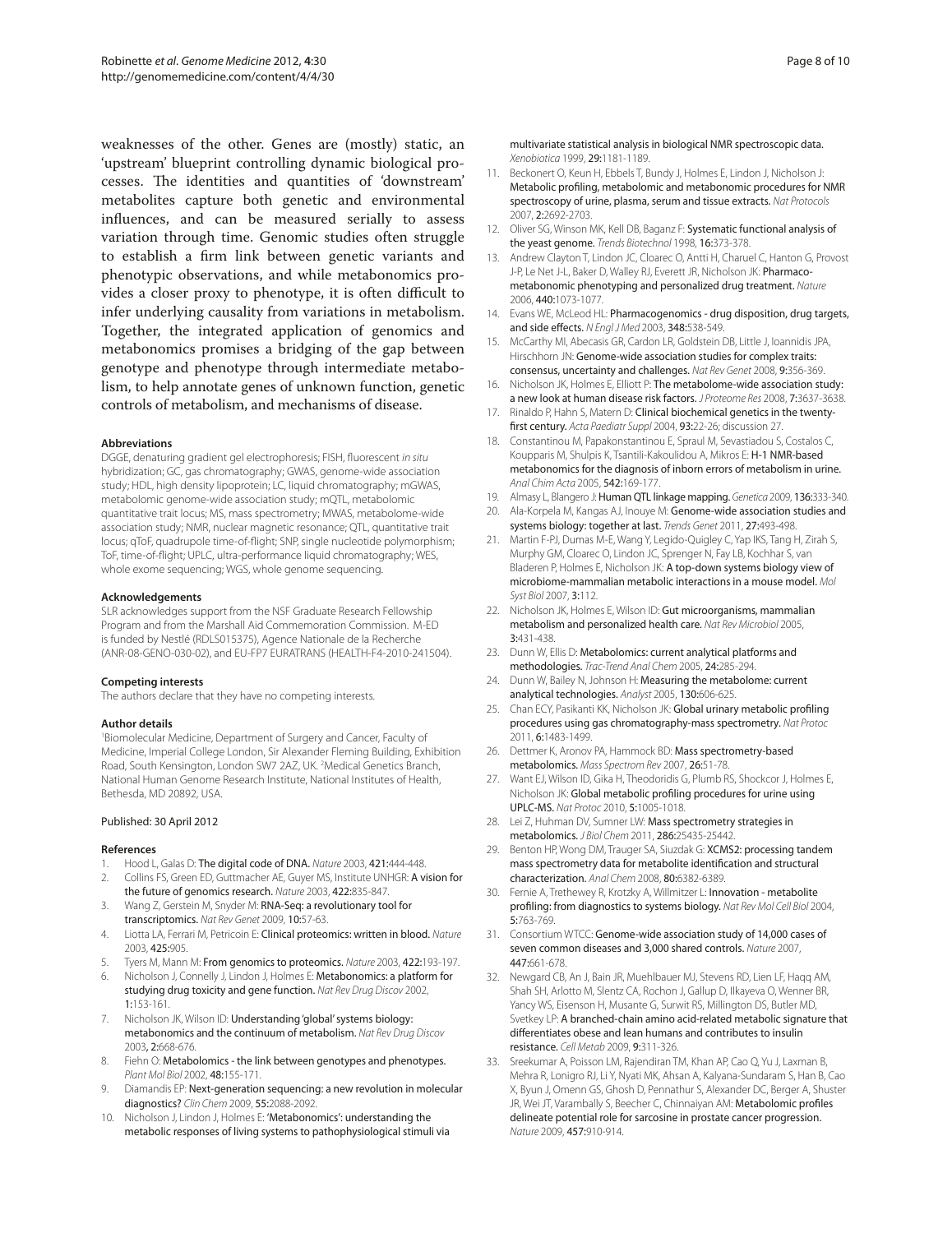- 34. Yap IKS, Angley M, Veselkov KA, Holmes E, Lindon JC, Nicholson JK: Urinary metabolic phenotyping differentiates children with autism from their unaffected siblings and age-matched controls. *J Proteome Res* 2010, 9:2996-3004.
- 35. Bjerrum JT, Nielsen OH, Hao F, Tang H, Nicholson JK, Wang Y, Olsen J: Metabonomics in ulcerative colitis: diagnostics, biomarker identification, and insight into the pathophysiology. *J Proteome Res* 2010, 9:954-962.
- 36. Vinayavekhin N, Homan EA, Saghatelian A: Exploring disease through metabolomics. *Acs Chem Biol* 2010, 5:91-103.
- 37. Holmes E, Loo RL, Stamler J, Bictash M, Yap IKS, Chan Q, Ebbels T, de Iorio M, Brown IJ, Veselkov KA, Daviglus ML, Kesteloot H, Ueshima H, Zhao L, Nicholson JK, Elliott P: Human metabolic phenotype diversity and its association with diet and blood pressure. *Nature* 2008, 453:396-400.
- 38. Yap IKS, Brown IJ, Chan Q, Wijeyesekera A, Garcia-Perez I, Bictash M, Loo RL, Chadeau-Hyam M, Ebbeis T, de Iorio M, Maibaum E, Zhao L, Kesteloot H, Daviglus ML, Stamler J, Nicholson JK, Elliott P, Holmes E: Metabolome-wide association study identifies multiple biomarkers that discriminate north and south chinese populations at differing risks of cardiovascular disease INTERMAP Study. *J Proteome Res* 2010, 9:6647-6654.
- 39. Bictash M, Ebbels TM, Chan Q, Loo RL, Yap IKS, Brown IJ, de Iorio M, Daviglus ML, Holmes E, Stamler J, Nicholson JK, Elliott P: Opening up the "black box": metabolic phenotyping and metabolome-wide association studies in epidemiology. *J Clin Epidemiol* 2010, 63:970-979.
- Nicholson JK, Wilson ID, Lindon JC: Pharmacometabonomics as an effector for personalized medicine. *Pharmacogenomics* 2011, 12:103-111.
- 41. Clayton TA, Baker D, Lindon JC, Everett JR, Nicholson JK: Pharmacometabonomic identification of a significant host-microbiome metabolic interaction affecting human drug metabolism. *Proc Natl Acad Sci U S A* 2009, 106:14728-14733.
- 42. Winnike JH, Li Z, Wright FA, Macdonald JM, O'Connell TM, Watkins PB: Use of pharmaco-metabonomics for early prediction of acetaminophen-induced hepatotoxicity in humans. *Clin Pharmacol Ther* 2010, 88:45-51.
- 43. Backshall A, Sharma R, Clarke SJ, Keun HC: Pharmacometabonomic profiling as a predictor of toxicity in patients with inoperable colorectal cancer treated with capecitabine. *Clin Cancer Res* 2011, 17:3019-3028.
- 44. Wilcken B, Wiley V, Hammond J, Carpenter K: Screening newborns for inborn errors of metabolism by tandem mass spectrometry. *N Engl J Med* 2003, 348:2304-2312.
- 45. Engelke UFH, Tassini M, Hayek J, de Vries M, Bilos A, Vivi A, Valensin G, Buoni S, Zannolli R, Brussel W, Kremer B, Salomons GS, Veendrick-Meekes MJBM, Kluijtmans LAJ, Morava E, Wevers RA: Guanidinoacetate methyltransferase (GAMT) deficiency diagnosed by proton NMR spectroscopy of body fluids. *NMR Biomed* 2009, 22:538-544.
- 46. Maschke S, Wahl A, Azaroual N, Boulet O, Crunelle V, Imbenotte M, Foulard M, Vermeersch G, Lhermitte M: H-1-NMR analysis of trimethylamine in urine for the diagnosis of fish-odour syndrome. *Clin Chim Acta* 1997, 263:139-146.
- 47. Moolenaar S, Engelke U, Abeling N, Mandel H, Duran M, Wevers R: Prolidase deficiency diagnosed by H-1 NMR spectroscopy of urine. *J Inherit Metab Dis* 2001, 24:843-850.
- 48. Sewell AC, Murphy HC, Iles RA: Proton nuclear magnetic resonance spectroscopic detection of sialic acid storage disease. *Clin Chem* 2002, 48:357-359.
- 49. Engelke UFH, Sass JO, Van Coster RN, Gerlo E, Olbrich H, Krywawych S, Calvin J, Hart C, Omrans H, Wevers RA: NMR spectroscopy of aminoacylase 1 deficiency, a novel inborn error of metabolism. *NMR Biomed* 2008, 21:138-147.
- 50. Moolenaar SH, Göhlich-Ratmann G, Engelke UF, Spraul M, Humpfer E, Dvortsak P, Voit T, Hoffmann GF, Bräutigam C, van Kuilenburg AB, van Gennip A, Vreken P, Wevers RA: beta-Ureidopropionase deficiency: a novel inborn error of metabolism discovered using NMR spectroscopy on urine. *Magn Reson Med* 2001, 46:1014-1017.
- 51. Engelke U, Kremer B, Kluijtmans L, van der Graaf M, Morava E, Loupatty F, Wanders R, Moskau D, Loss S, van den Bergh E, Wevers R: NMR spectroscopic studies on the late onset form of 3-methylglutaconic aciduria type I and other defects in leucine metabolism. *NMR Biomed* 2006, 19:271-278.
- 52. Holmes E, Foxall P, Spraul M, Farrant R, Nicholson J, Lindon J: 750 MHz H-1 NMR spectroscopy characterisation of the complex metabolic pattern of urine from patients with inborn errors of metabolism: 2-hydroxyglutaric aciduria and maple syrup urine disease. *J Pharmaceut Biomed* 1997, 15:1647-1659.
- 53. Wikoff WR, Gangoiti JA, Barshop BA, Siuzdak G: Metabolomics identifies

perturbations in human disorders of propionate metabolism. *Clin Chem* 2007, 53:2169-2176.

- 54. Caruso P, Poussaint T, Tzika A, Zurakowski D, Astrakas L, Elias E, Bay C, Irons M: MRI and H-1 MRS findings in Smith-Lemli-Opitz syndrome. *Neuroradiology* 2004, 46:3-14.
- 55. Gronwald W, Klein MS, Zeltner R, Schulze B-D, Reinhold SW, Deutschmann M, Immervoll A-K, Böger CA, Banas B, Eckardt K-U, Oefner PJ: Detection of autosomal dominant polycystic kidney disease by NMR spectroscopic fingerprinting of urine. *Kidney Int* 2011, 79:1244-1253.
- 56. Vilasi A, Cutillas PR, Maher AD, Zirah SFM, Capasso G, Norden AWG, Holmes E, Nicholson JK, Unwin RJ: Combined proteomic and metabonomic studies in three genetic forms of the renal Fanconi syndrome. *Am J Physiol Renal Physiol* 2007, 293:F456-F467.
- 57. Moolenaar S, Engelke U, Wevers RA: Proton nuclear magnetic resonance spectroscopy of body fluids in the field of inborn errors of metabolism. *Ann Clin Biochem* 2003, 40:16-24.
- 58. Oostendorp M, Engelke U, Willemsen M, Wevers R: Diagnosing inborn errors of lipid metabolism with proton nuclear magnetic resonance spectroscopy. *Clin Chem* 2006, 52:1395-1405.
- 59. Lanpher B, Brunetti-Pierri N, Lee B: Inborn errors of metabolism: the flux from Mendelian to complex diseases. *Nat Rev Genet* 2006, 7:449-460.
- 60. Willemsen G, Boomsma DI, Beem AL, Vink JM, Slagboom PE, Posthuma D: QTLs for height: results of a full genome scan in Dutch sibling pairs. *Eur J Hum Genet* 2004, 12:820-828.
- 61. Comuzzie AG, Hixson JE, Almasy L, Mitchell BD, Mahaney MC, Dyer TD, Stern MP, MacCluer JW, Blangero J: A major quantitative trait locus determining serum leptin levels and fat mass is located on human chromosome 2. *Nat Genet* 1997, 15:273-276.
- 62. Rotimi CN, Comuzzie AG, Lowe WL, Luke A, Blangero J, Cooper RS: The quantitative trait locus on chromosome 2 for serum leptin levels is confirmed in African-Americans. *Diabetes* 1999, 48:643-644.
- 63. Arnett DK, Miller MB, Coon H, Ellison RC, North KE, Province M, Leppert M, Eckfeldt JH: Genome-wide linkage analysis replicates susceptibility locus for fasting plasma triglycerides: NHLBI Family Heart Study. *Hum Genet* 2004, 115:468-474.
- 64. Duggirala R, Blangero J, Almasy L, Dyer TD, Williams KL, Leach RJ, O'Connell P, Stern MP: A major susceptibility locus influencing plasma triglyceride concentrations is located on chromosome 15q in Mexican Americans. *Am J Hum Genet* 2000, 66:1237-1245.
- 65. Arya R, Duggirala R, Almasy L, Rainwater DL, Mahaney MC, Cole S, Dyer TD, Williams K, Leach RJ, Hixson JE, MacCluer JW, O'Connell P, Stern MP, Blangero J: Linkage of high-density lipoprotein-cholesterol concentrations to a locus on chromosome 9p in Mexican Americans. *Nat Genet* 2002, 30:102-105.
- 66. Lilja HE, Suviolahti E, Soro-Paavonen A, Hiekkalinna T, Day A, Lange K, Sobel E, Taskinen M-R, Peltonen L, Perola M, Pajukanta P: Locus for quantitative HDL‑cholesterol on chromosome 10q in Finnish families with dyslipidemia. *J Lipid Res* 2004, 45:1876-1884.
- 67. Petersen A-K, Stark K, Musameh MD, Nelson CP, Römisch-Margl W, Kremer W, Raffler J, Krug S, Skurk T, Rist MJ, Daniel H, Hauner H, Adamski J, Tomaszewski M, Döring A, Peters A, Wichmann H-E, Kaess BM, Kalbitzer HR, Huber F, Pfahlert V, Samani NJ, Kronenberg F, Dieplinger H, Illig T, Hengstenberg C, Suhre K, Gieger C, Kastenmüller G: Genetic associations with lipoprotein subfractions provide information on their biological nature. *Hum Mol Genet* 2012, 21:1433-1443.
- 68. Lango Allen H, Estrada K, Lettre G, Berndt SI, Weedon MN, Rivadeneira F, Willer CJ, Jackson AU, Vedantam S, Raychaudhuri S, Ferreira T, Wood AR, Weyant RJ, Segrè AV, Speliotes EK, Wheeler E, Soranzo N, Park J-H, Yang J, Gudbjartsson D, Heard-Costa NL, Randall JC, Qi L, Vernon Smith A, Mägi R, Pastinen T, Liang L, Heid IM, Luan Ja, Thorleifsson G, *et al*.: Hundreds of variants clustered in genomic loci and biological pathways affect human height. *Nature* 2010, 467:832-838.
- 69. Jansen RC, Nap JP: Genetical genomics: the added value from segregation. *Trends Genet* 2001, 17:388-391.
- 70. Schadt EE, Monks SA, Drake TA, Lusis AJ, Che N, Colinayo V, Ruff TG, Milligan SB, Lamb JR, Cavet G, Linsley PS, Mao M, Stoughton RB, Friend SH: Genetics of gene expression surveyed in maize, mouse and man. *Nature* 2003, 422:297-302.
- 71. Dixon AL, Liang L, Moffatt MF, Chen W, Heath S, Wong KCC, Taylor J, Burnett E, Gut I, Farrall M, Lathrop GM, Abecasis GR, Cookson WOC: A genome-wide association study of global gene expression. *Nat Genet* 2007, 39:1202-1207.